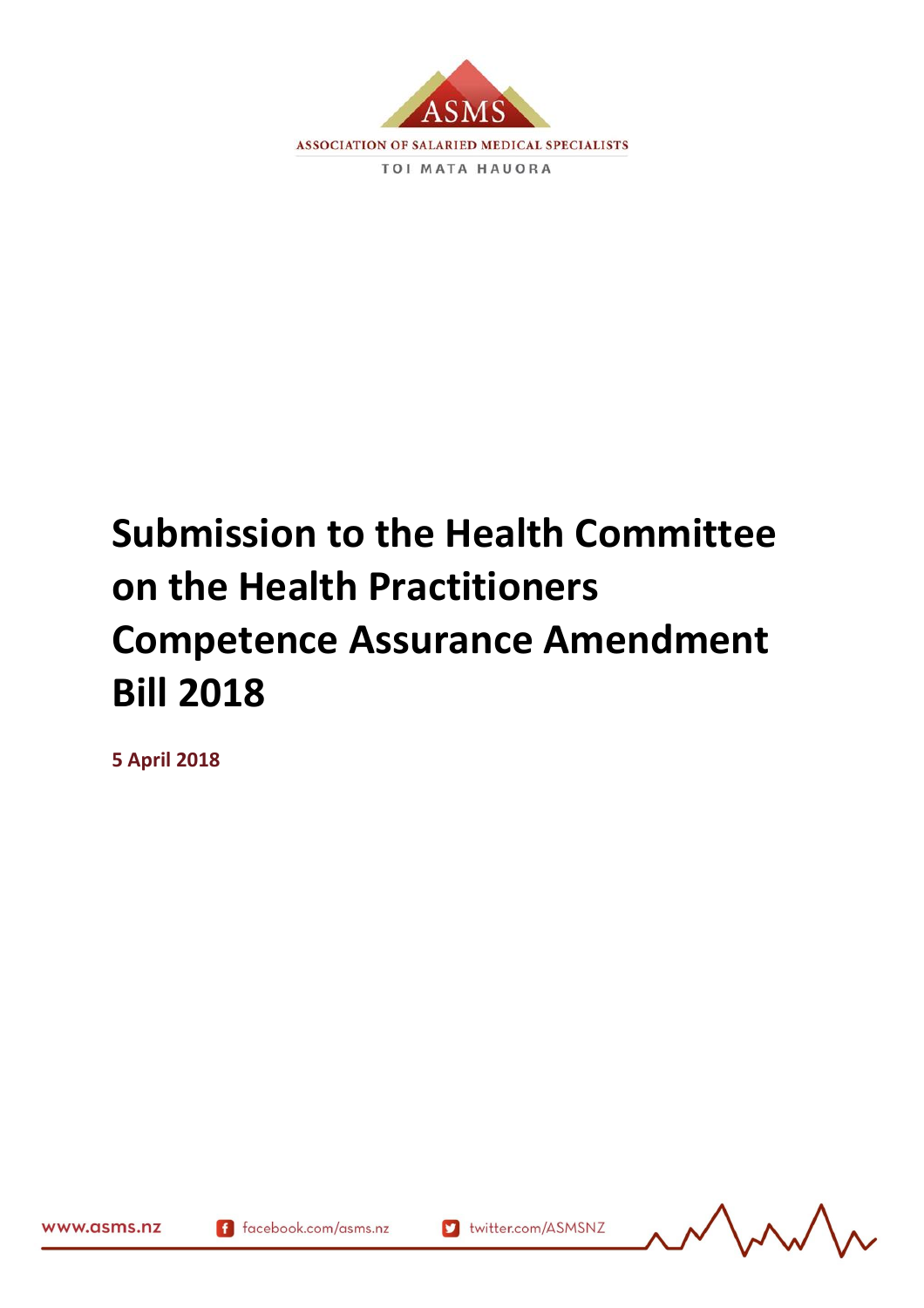## **Introduction**

The Association of Salaried Medical Specialists is the union and professional association of salaried senior doctors and dentists employed throughout New Zealand. We were formed in April 1989 to advocate and promote the common industrial and professional interests of our members and we now represent nearly 5,000 members, most of whom are employed by District Health Boards (DHBs) as medical and dental specialists, including physicians, surgeons, anaesthetists, psychiatrists, oncologists, radiologists, pathologists and paediatricians.

Over 90% of all DHB permanently employed senior doctors and dentists eligible to join the ASMS are in fact members. Although most of our members work in secondary and tertiary care (either as specialists or as non-vocationally registered doctors or dentists) in the public sector, a small but significant and growing number work in primary care and outside DHBs. These members, many of whom are general practitioners, are employed by the New Zealand Family Planning Association, ACC, hospices, community trusts, Iwi health authorities, union health centres and the New Zealand Blood Service.

The ASMS promotes improved health care for all New Zealanders and recognition of the professional skills and training of our members, and their important role in health care provision. We are committed to the establishment and maintenance of a high quality, professionally-led public health system throughout New Zealand.

The ASMS is an affiliate of the New Zealand Council of Trade Unions.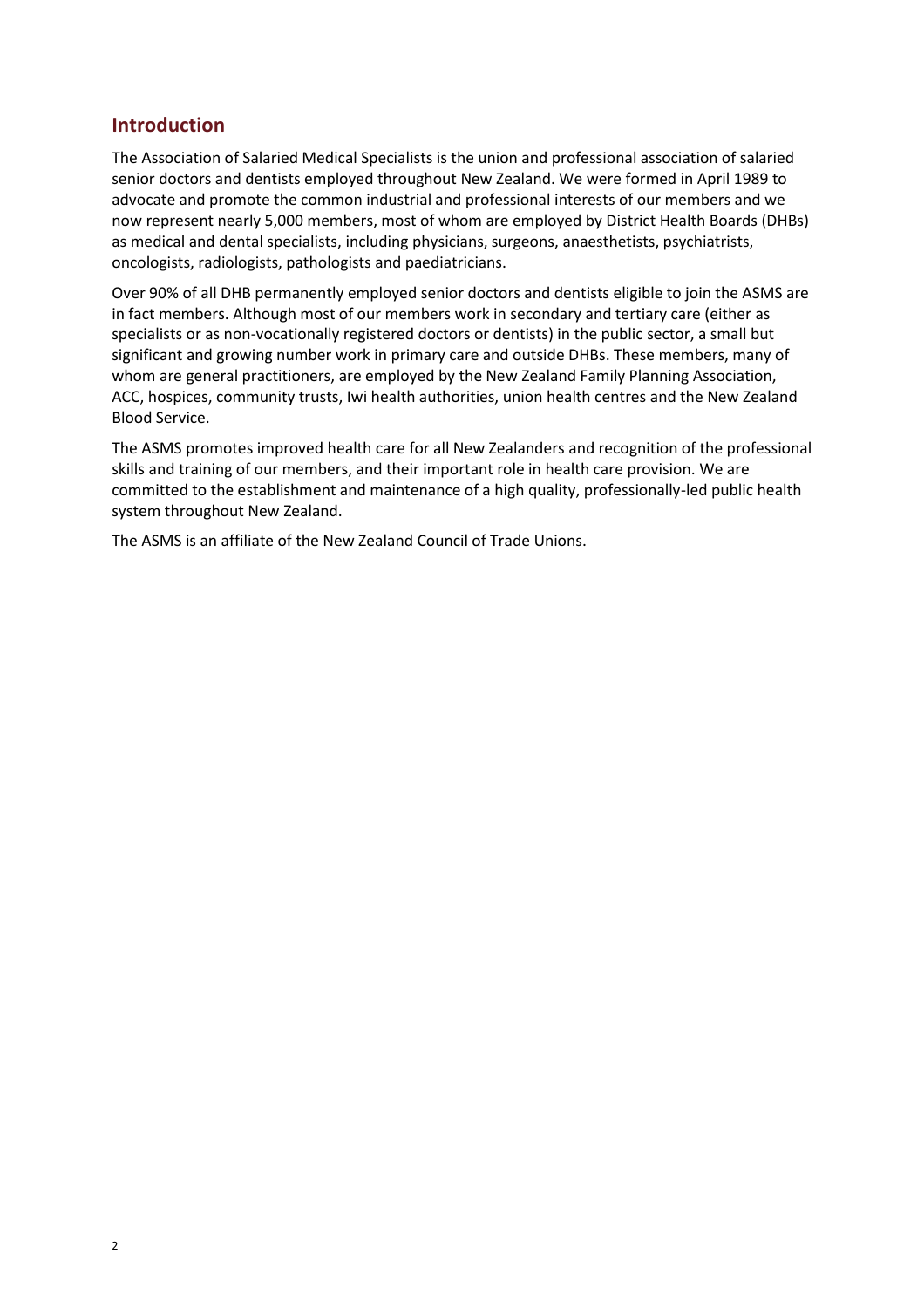*A just [health service] culture is one in which frontline personnel are comfortable disclosing errors, including their own, while maintaining professional accountability. It recognises individual practitioners should not be held accountable for system failings over which they have no control, yet does not tolerate conscious disregard of clear risks to patients or gross misconduct.*

Center for Patient Safety (United States), published in the New Zealand Health Quality and Safety Commission's National Adverse Events Policy Reporting 2017<sup>1</sup>

### **General comment**

We regard this Amendment Bill as a legislative red-herring tinkering around the margins of an Act to fix things that don't need fixing while the real risk of harm to the public – ongoing system failure – is ignored.

The specific focus of the Health Practitioners Competency Assurance (HPCA) Act, to ensure "health practitioners are competent and fit to practise their professions", is statistically an area of minimal risk to patients. In the year to June 2016, of 15,270 practising doctors, just six were under suspension or interim suspension (0.04%) and one (0.007%) was struck off the register through a discipline order under the Act (S101(1)(a).<sup>2</sup> In 2017 there were sufficient concerns about the practice of just two doctors (both general practitioners) for them to be brought before the Health Practitioners' Disciplinary Tribunal (for professional misconduct charges). One was found not guilty; the other was found guilty, fined and ordered to practise under supervision for 18 months.

This reflects not only the stringent training, registration, recertification and ongoing education requirements of doctors but also doctors' high level of professionalism and commitment to providing good quality patient centred and honouring their obligation to embrace life-long learning, self-reflection and self-criticism, peer review and the principle of 'first, do no harm'. It also reflects the reasons why doctors working in New Zealand are one of the most respected and trusted groups in New Zealand.<sup>3</sup> It also reflects that the current checks and balances on doctors' performance under the HPCA Act are working well.

The far greater risk of harm to the public in the health sector are systemic failures, including failures to provide safe conditions within which practitioners have to practise.

After increasingly disturbing reports from our members about workload pressures, the ASMS conducted national surveys of senior doctors employed in DHBs to assess their levels of fatigue and burnout, and the prevalence of 'presenteeism' (going to work while sick). The results of these peer reviewed studies showed 50% of the 1487 respondents reported symptoms of burnout (published in the *British Medical Journal in 2016)* and 88% of 1806 respondents reported presenteeism (published in the *New Zealand Medical Journal* in 2017)*.* To be clear, the literature describes burnout as a state of 'vital exhaustion' which is strongly associated with higher risk of medical error. The extent of workload stress is further demonstrated in the presenteeism findings, with respondents citing the negative effects on patients and the additional burden on already-stretched colleagues as the main reasons why they did not take sick-leave.<sup>45</sup>

Any reasonable person might have expected such results to set alarm bells ringing among our policymakers, but there has been no response and no action to address unsafe workloads.

It has been widely recognised for many years that improving quality and safety in health care requires a systems approach. Errors in complex systems are nearly always multi-dimensional, as is service performance, whether it is considered good or poor.<sup>67</sup> The then Minister of Health Hon Annette King acknowledged this in a policy document in 2003 which states a system approach is necessary "because the health and disability system is complex, with decision-making and actions occurring across a range of people, individuals, teams, organisations and subsystems". <sup>8</sup>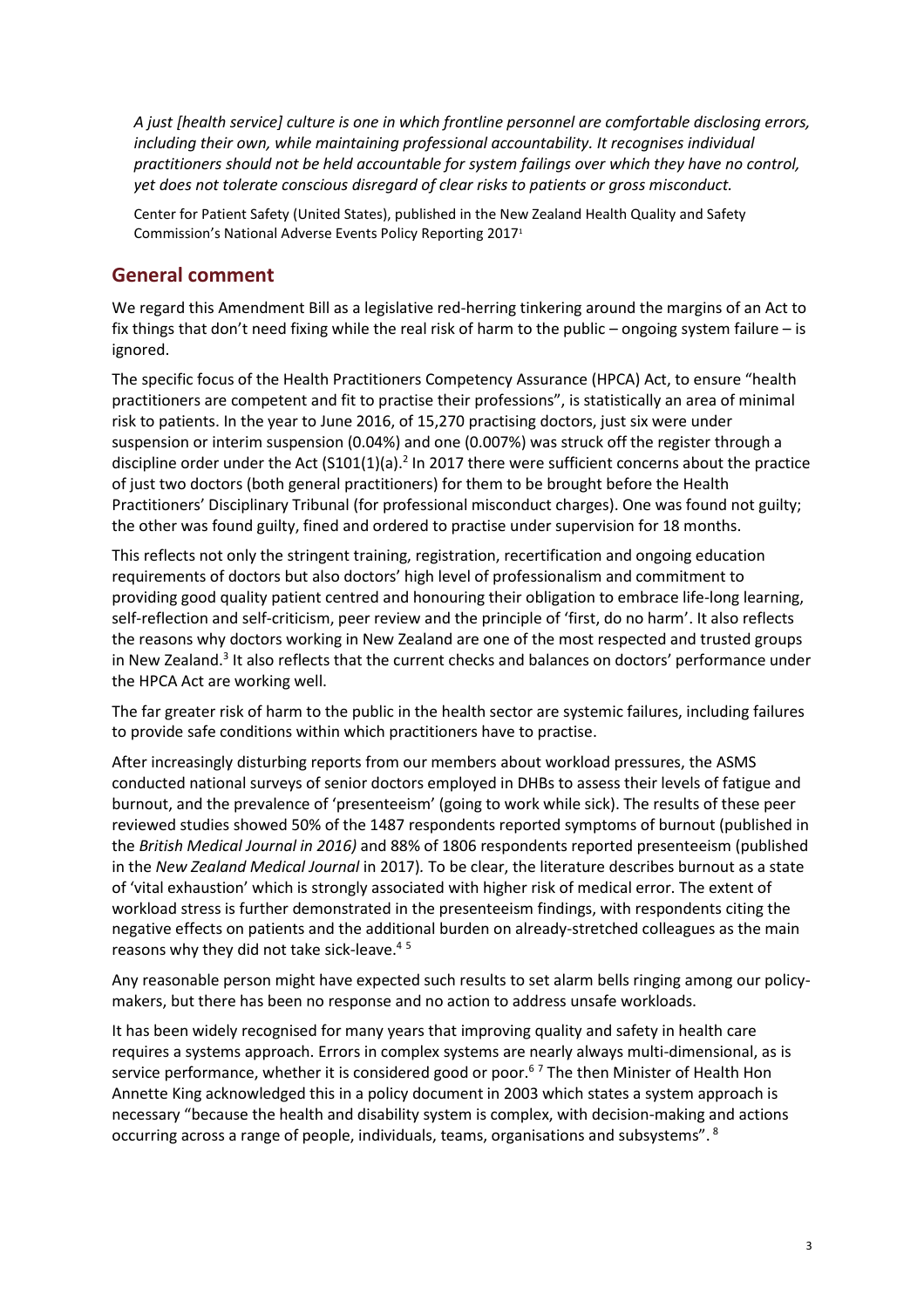The Medical Council of New Zealand (MCNZ) explains it further:

*A useful concept is to look at error as a failing of processes and systems. An individual may be at the sharp end of this failure but should not be blamed for its defects. Reason<sup>1</sup> describes the "Swiss cheese" concept of error. High technology systems such as medicine have many defensive layers. Well trained professionals, procedures, guidelines and computerisation all can be considered defensive layers against error and can be likened to individual slices of Swiss cheese; mostly intact but with some holes. The presence of a hole in one slice doesn't necessarily cause an error, as it is probable that the next slice in the series will prevent the error. When holes in successive slices line up momentarily, error occurs….*

*Developing a culture of safety in medicine requires effective communication and trust between team members and acknowledgement of the failure of processes rather than individuals as the cause of the majority of errors in medicine.*

Coles Medical Practice in New Zealand, 2013

Evidently much of the 'Action Plan'<sup>9</sup> emanating from the 2003 policy document does not appear to have gained much traction in establishing a genuine systems approach to safety.

A critical part of that Action Plan, was that service providers (including public and private hospitals, rest homes and residential services) are compliant with all standards under the Health and Disability Services (Safety) Act 2001, including requirements to establish both risk management and quality improvement strategies. Ensuring service organisations such as district health boards (DHBs) are fit to practise and are accountable for any shortcomings depends on the effectiveness of the standards regime through which organisations can be certified for periods of up to five years.

However, we have serious questions about the validity of the current outcomes-based standards regime as it applies to safe and effective staffing levels and, in turn, patient safety. Outcomes-based health care standards depend on extensive data and analytics capabilities that DHBs do not possess. Further, one of the lessons from the Mid-Staffordshire failings in the UK was that safety management in health care needed to move from a 'reactive mindset' to become more proactive about reducing patient safety risks.<sup>10</sup>

There are numerous examples showing New Zealand's outcomes-based standards regime is failing to produce a safe system. Mental health and addiction services, for instance, are subject to meeting such standards, yet that has not prevented the well-documented and widely reported service failures, largely due to staffing shortages, which have been deemed serious enough to prompt a government inquiry.

At the time of writing, a media investigation into the state of New Zealand's maternity services found: "In 2015, the most recent year for which data is available, there were 578 perinatal deaths…This is the lowest number on record. But in a quarter of these deaths, issues around care – including its organisation and management, barriers to access, and staffing – contributed to the death. One in seven deaths could have been avoided."<sup>11</sup>

The ASMS's own research indicating high levels of 'presenteeism' and burnout among senior doctors, discussed above, is significantly at odds with the summarised DHB certification audit reports which generally suggest senior doctor staffing levels are adequate.

Surveys of clinical head of departments in six randomly selected DHBs, seeking their assessment of senior doctor staffing levels, raise further questions as to the reliability of certification audits, with HoDs indicating significant staffing shortfalls in all DHBs surveyed.<sup>12</sup> For example, more than half of the HoD respondents in one DHB (Hawke's Bay, with a 92% response rate) assessed there was

 $\overline{\phantom{a}}$ 

 $1$  British psychologist James Reason, who pioneered the modern field of systems analysis of industrial accidents.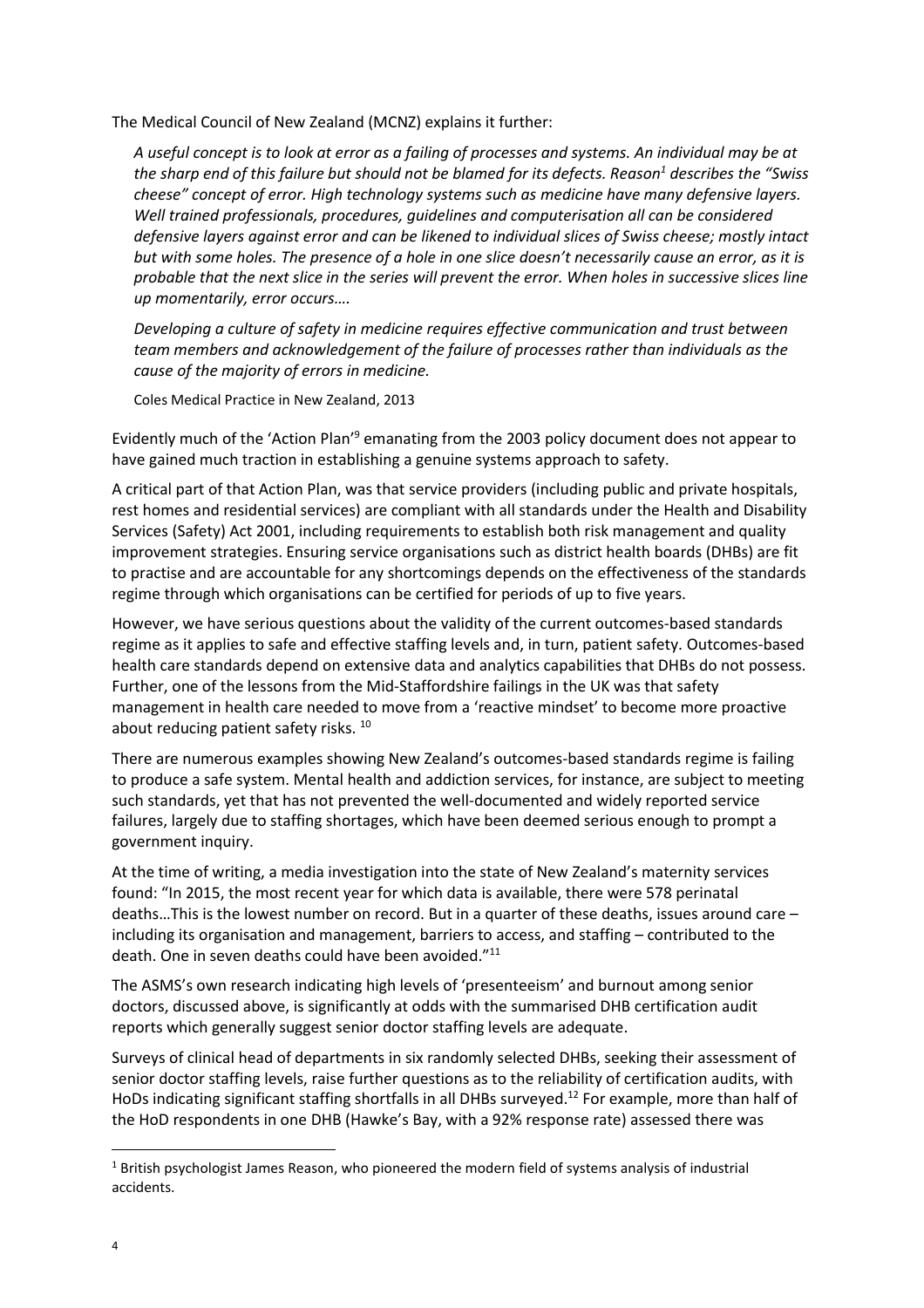inadequate internal senior doctor cover for short-term sick leave, annual leave or continuing medical education leave. Nearly three-quarters of respondents believed their staff had inadequate time to spend with patients and their families to provide good quality patient centred care. Overall, they estimated they needed a 22% increase in full-time-equivalent senior doctors to provide safe, quality and timely health care. The summarised certification audit report of the same DHB reports, however, reports that "staffing is effectively managed to meet demand".<sup>13</sup>

The lack of robust and regularly collected data on the safety and quality of health service workplace environments, and the consequent lack of transparency, diminishes the importance of the effects of poor working conditions when the quality or safety of a clinician's practice is under investigation.

# **Learning from mistakes**

The recent case of a doctor being struck off in England after a child died while under her care is an example of how things can go badly wrong in a number of ways when doctors are expected to work in unsafe working conditions. The case, which has rocked the medical profession in the United Kingdom (UK), involved a paediatric registrar, Hadiza Bawa-Garba, who had been described by colleagues as an 'excellent doctor' but who made mistakes amid multiple system failures. The systemic faults included both nursing and medical staffing failures which among other things led to her having to cover for several colleagues, including a specialist who was away on training duties. She had been put in a situation of looking after six wards, spanning four floors, undertaking paediatric input to two surgical wards, giving advice to midwives and taking GP calls. She also had to cope with a major IT failure in the hospital.

While the death of the child is an unacceptable tragedy, the treatment meted out to Dr Bawa-Garba by the General Medical Council (GMC) was widely condemned by doctors, who consider Dr Bawa-Garba was scapegoated for hospital system failures. Nick Ross, the president of the organisation Healthwatch, the public's 'champion for health and social care', added his voice to the protests, calling the case 'chilling'. Mr Ross, who is also a director of a major acute hospital trust and a lay member of the Royal College of Physicians' committee on medical ethics, wrote in the *British Medical Journal*: "[The case] indicates that we can blame trainees for lack of training and supervision, whether they are senior or junior, whether their units are under pressure or understaffed, and whether there are contributory failings by nursing or other colleagues. Had this happened in our trust, I hope the board would have accepted much of the responsibility." The fact that Dr Bawa-Garba's acknowledgement of mistakes was used as evidence against her fuelled further criticism.<sup>14</sup> <sup>15</sup>

Referring to efforts in the UK to promote a speak-up culture in the National Health Services (similar to New Zealand's adverse events reporting policy encouraging staff to report adverse events or 'near misses' to improve patient safety), Mr Ross said the outcome of the case "undermined patient care by endorsing and promoting a blame culture that was inimical to safety". He called on the GMC to produce a clear statement that "puts patient safety first, medical candour second, adversarial procedures last, and retribution nowhere".

The potential for such a case to arise in New Zealand is high.

The invidious position that doctors are put in when trying to do their best for patients in poor or unsafe working conditions is underscored in the MCNZ's statement on dealing with acute patients, including that: "Every effort should be made to avoid withdrawing or not providing treatment when this would involve significant risk for the patient and the only justification for doing so is resource limitation." This message is reinforced in the comments of an 'expert witness' published in the findings of a Health and Disability Commission (HDC) report that "busy-ness of doctors in practice is no defence for an error".16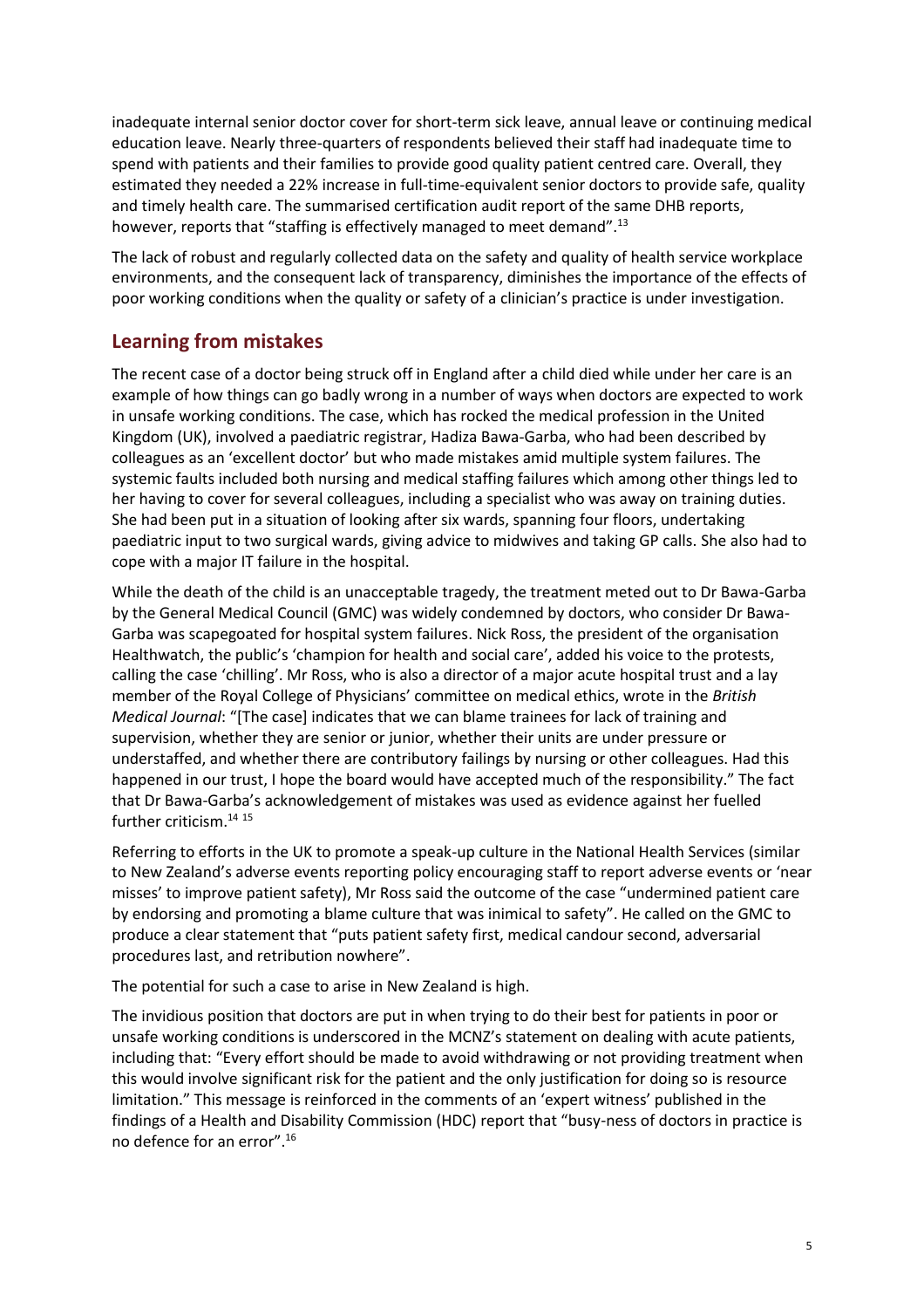The policy and legislative emphasis on ensuring practitioner competency without a similar or even greater emphasis on ensuring system-level competency is a clear and present health and safety risk for patients and doctors alike. While doctors are called upon to report mistakes so lessons can be learned for the betterment of good patient care, for the same ends we call on New Zealand policymakers to learn from the mistakes illustrated in this case.

First and foremost, policies supported by appropriate resources must be in places to ensure the conditions within which doctors work are 'fit for practice'. Events that led to an investigation of a health practitioner's competency must also take into account, as a legal requirement, any systemic failures associated with the event. Where systemic safety risks are identified, the organisation concerned must be required to rectify the deficiencies. While such measures are included in the current standards regime, they are not achieving their intent.

Not least, patient safety must be the paramount consideration in any policies aimed at naming practitioners where a responsible authority publishes a notice of an order in respect of that practitioner. This must include a requirement to weigh any evidence that naming the practitioner may enhance patient safety against the evidence that naming the practitioner will risk patient safety. This issue is discussed further below.

Our responses to specific matters raised in the HPCA Act Amendment Bill are given below, though we regard these matters as marginal against a much greater health sector safety issue that requires a broader review of the relevant policies, legislation and processes.

## **Naming policy**

The stated purpose of the naming policy in the Amendment Bill is threefold:

*First, to enhance public confidence in the health professions for which the authority is responsible and their disciplinary procedures by providing transparency about their decision-making processes.*

#### **Comment:**

We are not aware of evidence suggesting public confidence in the health professions needs to be 'enhanced'. On the contrary, with regards to the medical profession, the available evidence shows a high level of public confidence as noted above.

We recognise, however, that patients or family members affected by a health practitioner's error can be unforgiving, and some may perceive that justice can only be achieved by punishing the practitioner. But, as the *Healthwatch* president in the UK, points out, "resentment and vengeance do not make for good public policy, let alone safe clinical practice".

The Cabinet paper putting the case for the amendments to the Act argues that: "On the whole, the New Zealand public cannot make judgements, based on the information available, about the appropriateness of responsible authority decisions on practitioner practice…".<sup>17</sup>

But with regards to the decision-making processes relating to disciplinary procedures, the HPCA Act (S95) requires the Health Practitioners' Disciplinary Tribunal to conduct hearings in public unless the tribunal considers there are good reasons not to, including the public's interest. The same applies to the publication of names. These decisions are explained to all affected parties and are open to appeal. Even where hearings are heard in private, the tribunal may allow any particular person to attend it if satisfied that he or she has a particular interest in the matter to be heard.

In line with its policy of openness and transparency, all decisions and orders of the tribunal are published on the website. The website also provides statistical information on the decisions and orders and an 'events calendar' listing forthcoming disciplinary hearings.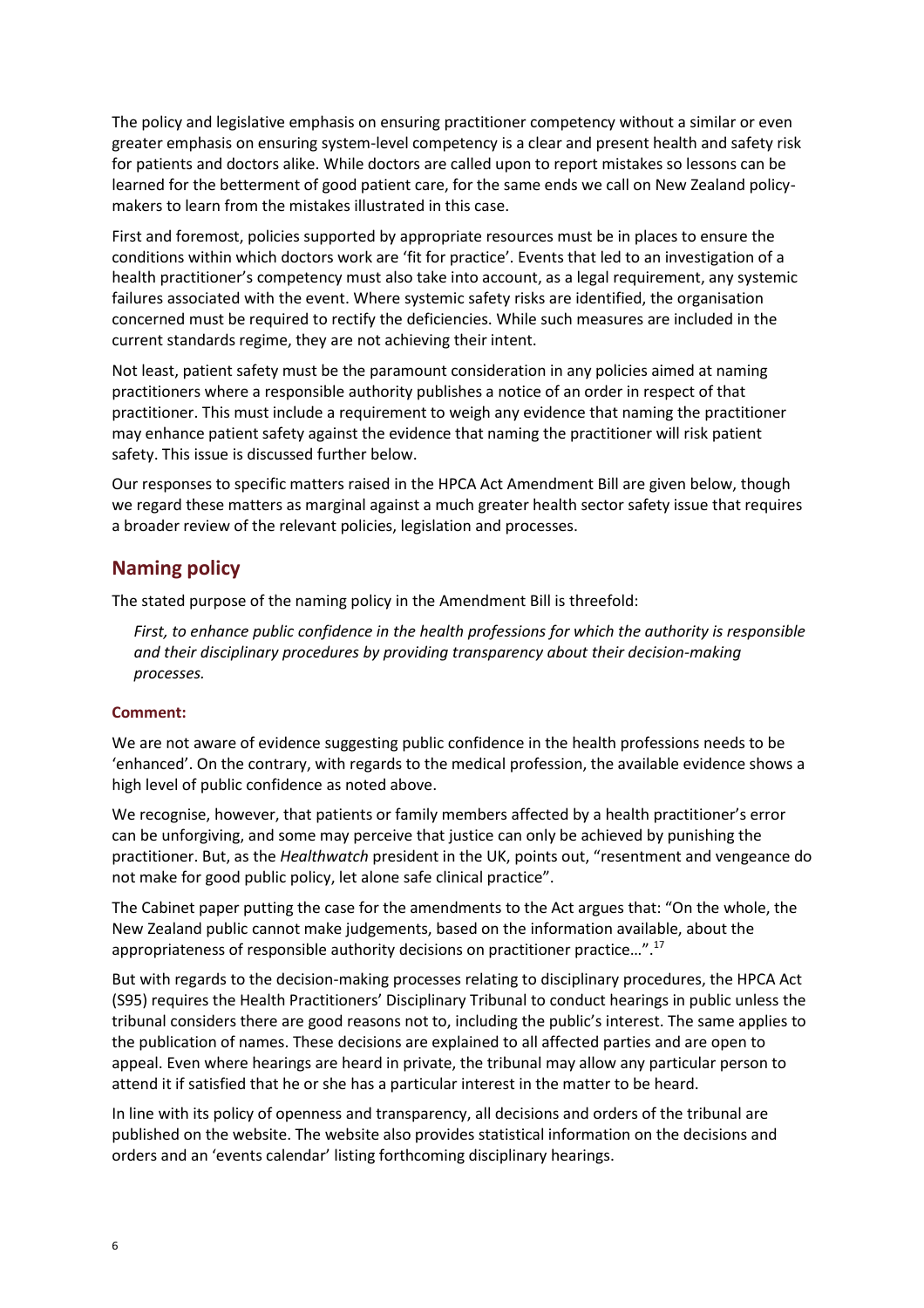As discussed above, however, there is an urgent need to review the way disciplinary decision are arrived at, which should take into account explicitly the conditions within which the practitioner is expected to work and would require amendments to the HPCA Act. To enable such a measure, robust and nationally consistent key performance indicators for health care organisations must include adherence to an agreed set of patient safety criteria, including safe staffing levels. This may require amendments to other legislation, including the Health and Disability Services (Safety) Act 2001 and tightening risk management and remedial action provisions in the Health and Safety at Work Act 2015.

In order for the New Zealand public to be able to make informed judgements about the appropriateness of responsible authority decisions concerning individual practitioners, it would be necessary to have much greater transparency about the conditions within which the practitioner was working. This cannot occur until adequate information is available on systems safety.

*Second, to ensure that health practitioners whose conduct has not met expected standards may be named where it is in the public interest to do so.*

#### **Comment:**

As discussed above, there is already provision in the current Act to name practitioners who are brought before the Health Practitioners' Disciplinary Tribunal. Indeed, it is standard practice to do so unless the tribunal, which is appointed by the Minister of Health, determines there are overriding reasons to withhold naming the practitioner.

Further, we note that current legislation does not restrict the Health and Disability Commissioner (HDC) from naming practitioners in HDC reports. The HDC Act gives the Commissioner a broad discretion to determine his or her procedures. The HDC established a 'naming policy' in 2008 whereby individual practitioners will be named only if:

- the conduct of the provider demonstrates a flagrant disregard for the rights of the consumer or a severe departure from an acceptable standard of care, such that the provider poses a risk of harm to the public; or
- the provider has refused to comply with the Commissioner's recommendations; or
- the provider has been found in breach of the Code in relation to three episodes of care within the past five years where each breach involved an (at least) moderate departure from appropriate standards.

Consequently: "In practice, registered health practitioners are only likely to be named for public safety reasons in rare cases."

*Third, to improve the safety and quality of health care.*

#### **Comment:**

The two principal questions to be weighed up in a naming policy are: Are there reasonable grounds indicating the naming of a practitioner will make patients safer? And are there reasonable grounds indicating that naming a practitioner will make patients *less* safe?

The response to the first question is covered above in the HDC's assessment of when, on rare occasions, practitioners should be named as a matter of public safety.

To address the second question, the ASMS supports the current policy, overseen by the Health Quality and Safety Commission (HQSC), of developing a speak-up culture in the health service by enabling health professionals to disclose mistakes they had made, confident that the information would not be used to publicly blame or humiliate them, so that lessons could be learnt to enhance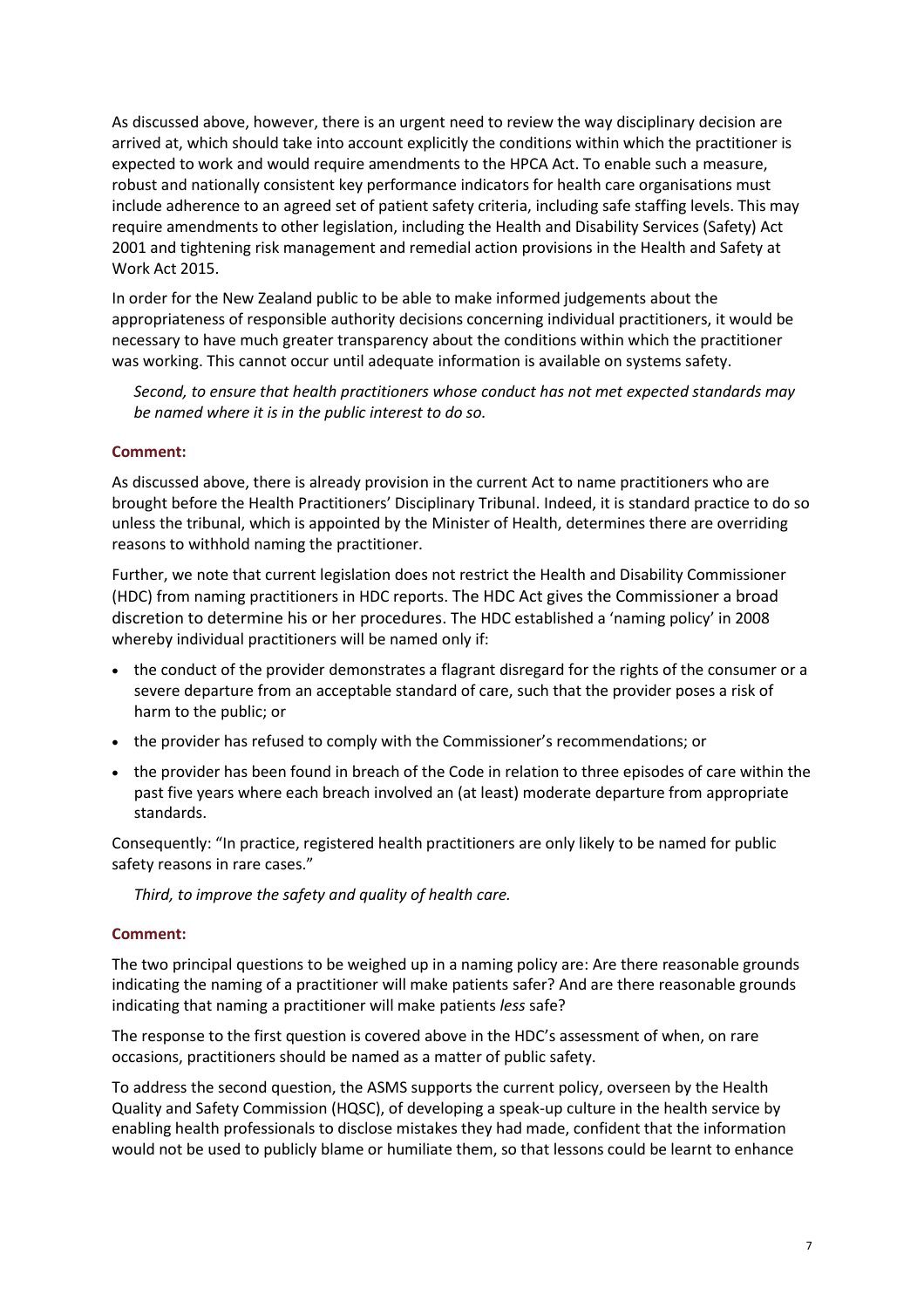patient safety. Similar incident reporting policies to improve safety are common overseas in health systems and other services and industries.

The promotion of a just culture that supports those who report adverse events and does not pursue public shaming was an approach taken by one of New Zealand's top companies in a high-profile case in 2013.

The Medical Protection Society's online publication *Casebook reported:* "An Air New Zealand pilot fell asleep for a minute twice while cruising between London and LA. Both the airline and the Civil Aviation Authority of New Zealand strenuously rejected pressure to identify the pilot. The pilot remains unnamed and no charges were pressed because Air New Zealand considers reporting incidents of fatigue a part of increasing their safety culture." <sup>18</sup>

Any changes from current practices with regard to naming practitioners which inhibit reporting of mistakes will have a negative impact on patient care.

*Reporting must be safe. Consumers, whānau and staff must be empowered to report adverse events and near misses without fear of retribution. Reported events must be investigated with a focus on determining the underlying system failures and not blaming or punishing individuals. Health and disability service providers must ensure a just culture prevails so individuals are not held accountable for system failures.<sup>19</sup>*

HQSC: National Adverse Events Reporting Policy 2017

For the reasons discussed above, amendments to the Act requiring authorities to develop and regularly review 'naming policies' are not only unnecessary but, depending on the policies adopted, potentially a backward step for patient safety.

In particular we are strongly opposed to the amendment (157I) which protects a responsible authority from defamation in relation to the naming of a health practitioner in accordance with a naming policy. A responsible authority must never be allowed to defame a health practitioner without being accountable for it, especially given the serious consequences for the practitioner's reputation and livelihood.

## **Information about health practitioners**

We agree that accurate workforce data is essential for workforce analysis and planning. We recognise that good quality workforce planning can contribute to improving patient safety by helping to ensure the future health workforce has the capacity and capability to meet increasing service needs.

We also recognise that a number of responsible authorities, including the MCNZ, already collect detailed workforce data from health practitioners when their annual practising certificates are renewed and provide this, anonymised in accordance with privacy requirements, to the Ministry of Health for workforce planning purposes.

We therefore support the amendment enabling more robust data to be collected by responsible authorities being made available to the Ministry for this purpose, consistent with the principles of the Privacy Act 1993.

We note specifically the information may be used only for the purpose of supporting the Ministry's responsibilities for workplace planning and development and is not published in such a way as to identify any health practitioner.

Improved data collection and reporting will, however, incur additional costs for responsible authorities which may increase fees if not directly funded.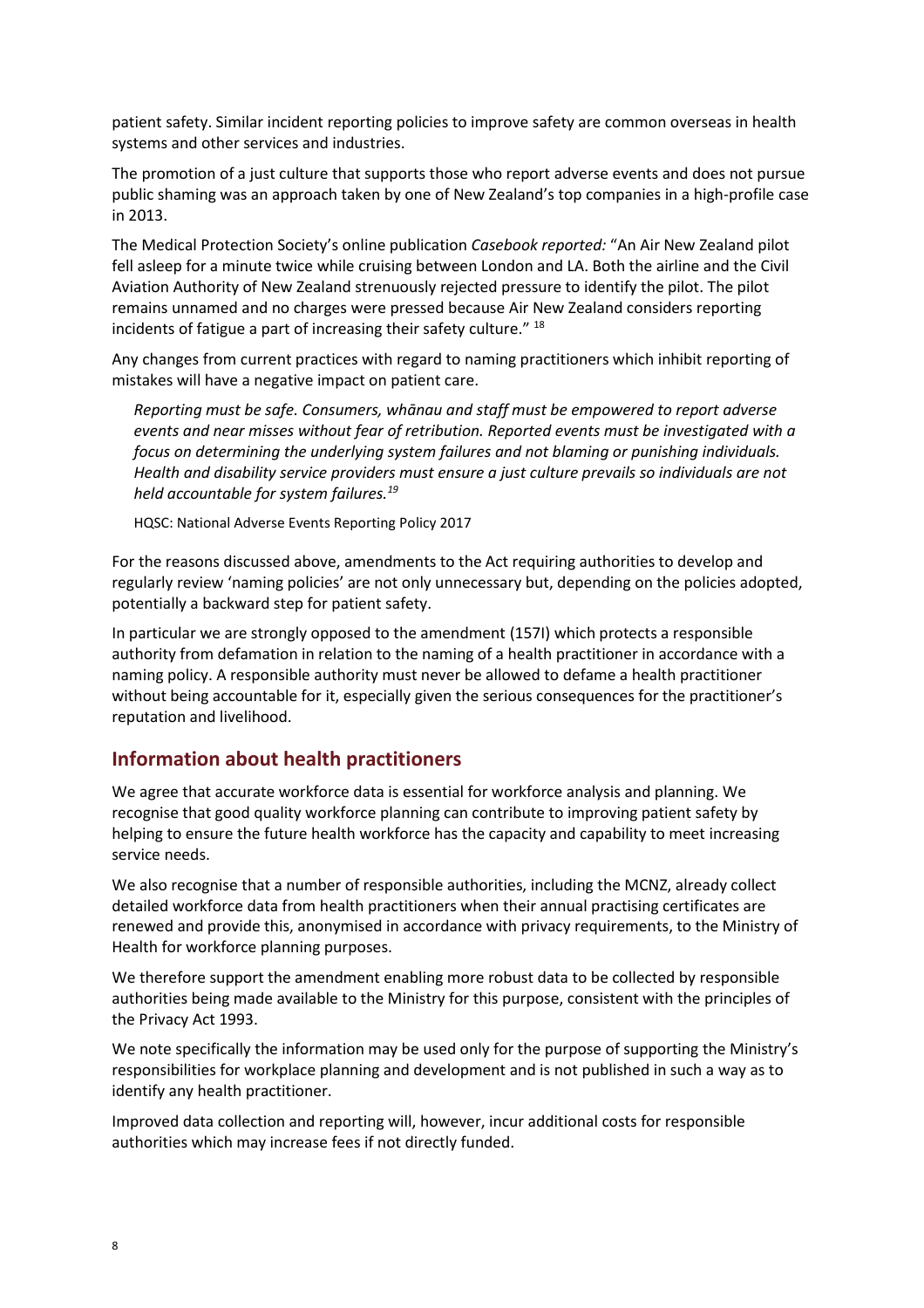# **Amalgamation of authorities**

To fulfil their roles and functions effectively, it is important that registration bodies are responsive to registrants' needs and circumstances. Services are best delivered by those with good knowledge of the profession they are working with and who can relate to practitioners' particular needs in that professional group.

We note that the bill provides for authorities to be amalgamated by Order in Council made on the recommendation of the Minister of Health. The Minister of Health must consult the authorities that are subject to amalgamation and be satisfied that amalgamation is in the public interest.

Given the critical role that these authorities play for their respective professions, and the public, in maintaining the required standards of patient safety and quality of care, the risks of diluting their expertise and their effectiveness must be thoroughly examined before any such amalgamation is recommended. This would require the consultation process to be particularly robust, and must include professional associations and colleges, as well as the responsible authorities concerned.